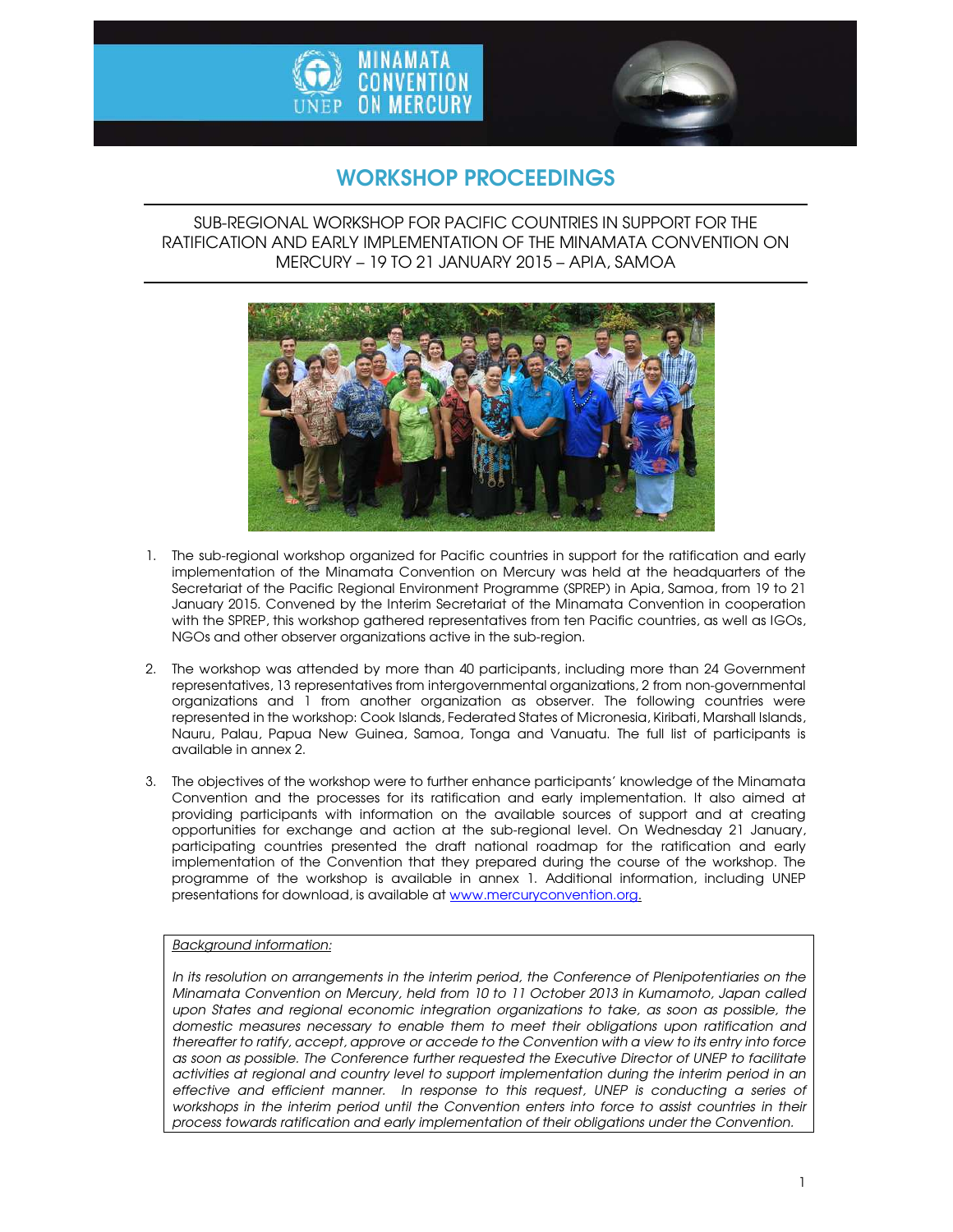



# ANNEX 1 – WORKSHOP PROGRAMME

# Monday, 19 January 2015

| 8.30 a.m.                                                                                         | <b>REGISTRATION</b>                                                                                                                                                                                                                                                                                                                           |  |
|---------------------------------------------------------------------------------------------------|-----------------------------------------------------------------------------------------------------------------------------------------------------------------------------------------------------------------------------------------------------------------------------------------------------------------------------------------------|--|
| Item 1. Opening of the workshop and introduction                                                  |                                                                                                                                                                                                                                                                                                                                               |  |
| $9.00$ a.m. $-9.45$ a.m.                                                                          | Opening remarks:<br>$\blacktriangleright$<br>Hon. Tuilaepa Lupesoliai Sailele Malielegaoi, Prime Minister of Samoa<br>Kosi Latu, Deputy Director General, Secretariat of the Pacific Regional Environment<br>➤<br>Programme (SPREP)<br>Jacob Duer, Coordinator of the Interim Secretariat of the Minamata Convention<br>$\blacktriangleright$ |  |
| $9.45$ a.m. $-10.30$ a.m.                                                                         | Workshop objectives, expected outcomes and organization of work (UNEP)<br>⋗<br>Tour de table - Introduction of participants, identified needs and expectations<br>$\blacktriangleright$                                                                                                                                                       |  |
| 10.30 a.m.                                                                                        | <b>COFFEE BREAK</b>                                                                                                                                                                                                                                                                                                                           |  |
| <b>Item 2. Overview of the Minamata Convention</b>                                                |                                                                                                                                                                                                                                                                                                                                               |  |
| $10.45$ a.m. $-11.30$ a.m.                                                                        | $\blacktriangleright$<br>Overview of the negotiations process and major outcomes from INC6 (UNEP)<br>Overview of the Convention and its key features (UNEP)<br>➤<br>$\blacktriangleright$<br>Questions & Answers                                                                                                                              |  |
| 11.30 a.m. $-$ 12.30 p.m.                                                                         | $\blacktriangleright$<br>Break out groups - focus on:<br>Advantages and challenges of becoming a Party to the Convention<br>$\circ$<br>Key ministries, institutions and other entities in the ratification process<br>$\circ$                                                                                                                 |  |
| 12.30 p.m.                                                                                        | <b>LUNCH BREAK</b>                                                                                                                                                                                                                                                                                                                            |  |
| Item 2. Overview of the Minamata Convention (continued)                                           |                                                                                                                                                                                                                                                                                                                                               |  |
| $1.45$ p.m. $- 2.15$ p.m.                                                                         | Report back from break out groups discussion and summary of main conclusions<br>$\blacktriangleright$                                                                                                                                                                                                                                         |  |
|                                                                                                   | Item 3. Implementation of the Minamata Convention                                                                                                                                                                                                                                                                                             |  |
| Item 3.1 Implementation of the Minamata Convention - Emissions and releases                       |                                                                                                                                                                                                                                                                                                                                               |  |
| $2.15$ p.m. $- 2.45$ p.m.                                                                         | Key provisions of the Convention on emissions and releases (UNEP)<br>⋗<br>Introduction to the UNEP mercury inventory toolkit and Mercury:Learn (UNITAR/ SPREP)<br>$\blacktriangleright$<br>Questions & Answers<br>⋗                                                                                                                           |  |
| $2.45$ p.m. $-3.30$ p.m.                                                                          | Preliminary assessment of mercury related issues in the Cook Islands<br>⋗<br>Questions & Answers<br>$\blacktriangleright$                                                                                                                                                                                                                     |  |
| 3.30 p.m.                                                                                         | <b>COFFEE BREAK</b>                                                                                                                                                                                                                                                                                                                           |  |
| Item 3.2 Implementation of the Minamata Convention - Artisanal and small-scale gold mining (ASGM) |                                                                                                                                                                                                                                                                                                                                               |  |
| $3.45$ p.m. $-4.00$ p.m.                                                                          | Key provisions of the Convention on artisanal and small-scale gold mining (UNEP)<br>⋗<br>$\blacktriangleright$<br>Questions & Answers                                                                                                                                                                                                         |  |
| $4.00$ p.m. $- 4.15$ p.m.                                                                         | Mercury use in the ASGM sector in Papua New Guinea<br>⋗<br>$\blacktriangleright$<br>Questions & Answers                                                                                                                                                                                                                                       |  |
| 4.15 p.m. - 5.30 p.m.<br>$5.30$ p.m. $-6.00$ p.m.                                                 | Break out groups - focus on Items 3.1 and 3.2<br>$\blacktriangleright$<br>Report back from break out groups discussion and summary of main conclusions<br>$\blacktriangleright$                                                                                                                                                               |  |
| 6.00 p.m.                                                                                         | <b>END OF DAY 1</b>                                                                                                                                                                                                                                                                                                                           |  |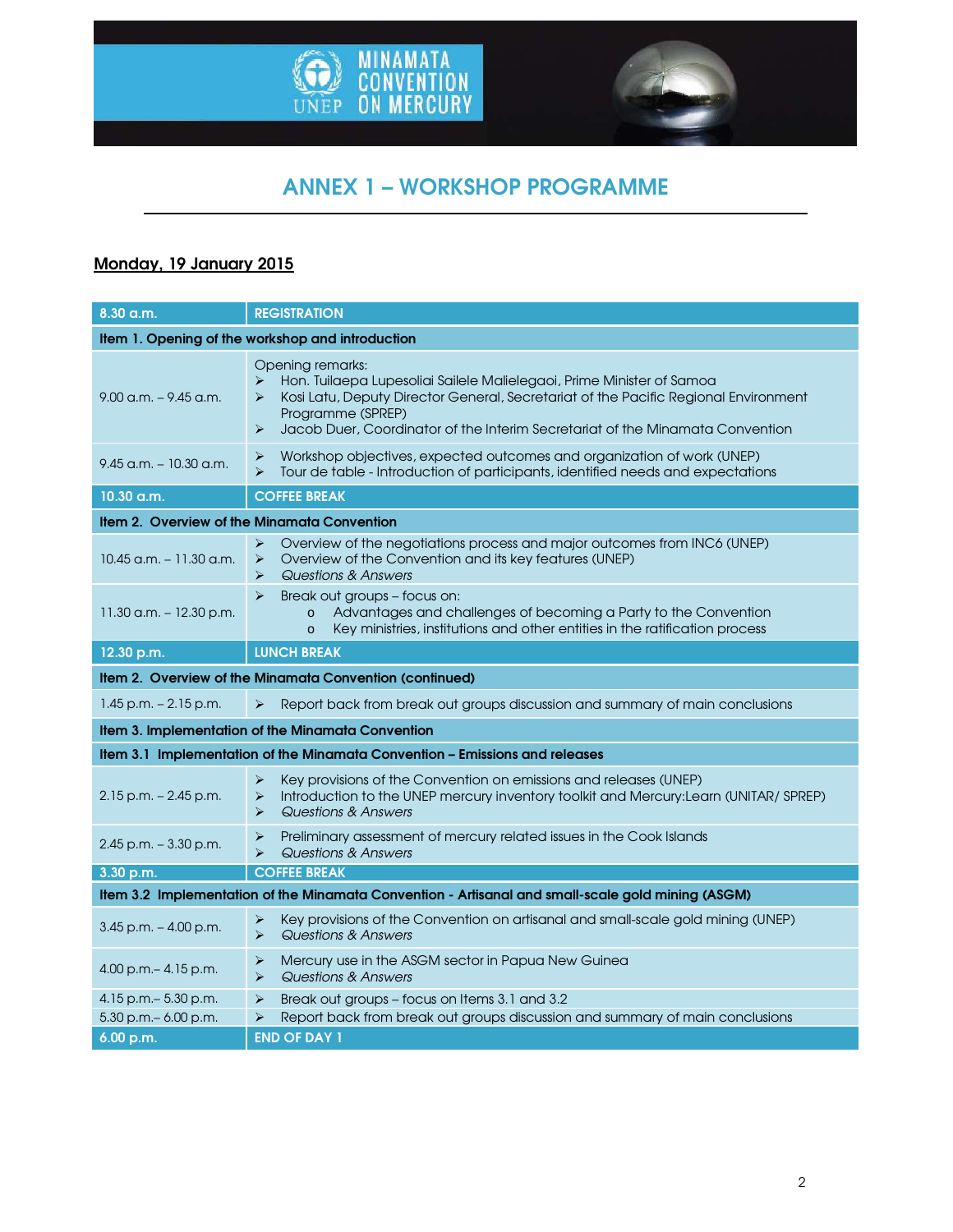



# Tuesday, 20 January 2015

| 9.00 a.m.                                                                         | <b>START</b>                                                                                                                                                                                                                                                                                                                                                                                               |  |
|-----------------------------------------------------------------------------------|------------------------------------------------------------------------------------------------------------------------------------------------------------------------------------------------------------------------------------------------------------------------------------------------------------------------------------------------------------------------------------------------------------|--|
| $9.00$ a.m. $-9.15$ a.m.                                                          | ➤<br>Recap from Day 1 discussions                                                                                                                                                                                                                                                                                                                                                                          |  |
| Item 3.3 Implementation of the Minamata Convention - Supply, trade and storage    |                                                                                                                                                                                                                                                                                                                                                                                                            |  |
| $9.15$ a.m. $-9.30$ a.m.                                                          | Key provisions of the Convention on supply, trade and storage (UNEP)<br>➤<br>$\blacktriangleright$<br>Questions & Answers                                                                                                                                                                                                                                                                                  |  |
| Item 3.4 Implementation of the Minamata Convention - Waste and contaminated sites |                                                                                                                                                                                                                                                                                                                                                                                                            |  |
| 9.30 a.m. - 9.45 a.m.                                                             | Key provisions of the Convention on waste and contaminated sites (UNEP)<br>➤<br>$\blacktriangleright$<br>Questions & Answers                                                                                                                                                                                                                                                                               |  |
| 9.45 a.m. – 10.15 a.m.                                                            | Promoting Energy Efficiency in the Pacific (Phase 2) Project (Tonga)<br>➤<br>Implementation of a waste separation and recycling scheme in Palau<br>$\blacktriangleright$<br>Questions & Answers<br>⋗                                                                                                                                                                                                       |  |
| Item 3.5 Implementation of the Minamata Convention - Products and processes       |                                                                                                                                                                                                                                                                                                                                                                                                            |  |
| $10.15$ a.m. $-10.30$ a.m.                                                        | Key provisions of the Convention on products and processes (UNEP)<br>➤<br>$\blacktriangleright$<br>Questions & Answers                                                                                                                                                                                                                                                                                     |  |
| 10.30 a.m.                                                                        | <b>COFFEE BREAK</b>                                                                                                                                                                                                                                                                                                                                                                                        |  |
| 10.45 a.m. - 11.45 a.m.                                                           | Mercury-added products in the health sector in Samoa<br>➤<br>Experience of Palau in the implementation of import control measures for ozone<br>➤<br>depleting substances<br>Presentation on available alternatives to mercury-added products (BANToxics)<br>➤<br>Presentation on mercury phase out in dentistry (World Alliance for Mercury-Free<br>➤<br>Dentistry)<br><b>Questions &amp; Answers</b><br>⋗ |  |
| Item 3.6 Implementation of the Minamata Convention - Health aspects               |                                                                                                                                                                                                                                                                                                                                                                                                            |  |
| $11.45$ a.m. $- 12.00$ a.m.                                                       | Key provisions of the Convention on health aspects (UNEP)<br>➤<br>$\blacktriangleright$<br>Questions & Answers                                                                                                                                                                                                                                                                                             |  |
| $12.00$ a.m. $- 12.45$ p.m.                                                       | Minamata Convention and Health issues (WHO)<br>➤<br>IPEN and BRI Global Fish and Community Mercury Monitoring Project from fish/seafood<br>⋗<br>and hair sampling (Island Sustainability Alliance CIS INC)<br>Questions & Answers<br>➤                                                                                                                                                                     |  |
| 12.45 p.m.                                                                        | <b>LUNCH BREAK</b>                                                                                                                                                                                                                                                                                                                                                                                         |  |
| Item 3. Implementation of the Minamata Convention (continued)                     |                                                                                                                                                                                                                                                                                                                                                                                                            |  |
| $2.00$ p.m. $-3.30$ p.m.                                                          | Break out groups – focus on items 3.3 3.4, 3.5 and 3.6<br>➤<br>$\blacktriangleright$<br>Report back from break out groups discussion and summary of main conclusions                                                                                                                                                                                                                                       |  |
| Item 4 Getting ready for ratification and early implementation                    |                                                                                                                                                                                                                                                                                                                                                                                                            |  |
| 3.30 p.m. - 4.30 p.m.                                                             | Steps and technical modalities for the deposit of the instrument of ratification or<br>➤<br>accession (UNEP)<br>Lessons learned from the ratification of the Basel, Stockholm and Rotterdam<br>➤<br>Conventions (BRS Secretariat)<br>Preparations for the ratification of the Minamata Convention in the Marshall Islands<br>➤<br>Questions & Answers<br>⋗                                                 |  |
| 4.30 p.m. $-4.45$ p.m.                                                            | Presentation on stakeholders involvement and communication tools used to address the<br>⋗<br>general public and particular audiences (BANToxics)<br><b>Questions &amp; Answers</b><br>➤                                                                                                                                                                                                                    |  |
| 4.45 p.m.                                                                         | <b>COFFEE BREAK</b>                                                                                                                                                                                                                                                                                                                                                                                        |  |
| $5.00$ p.m. $-6.00$ p.m.                                                          | Break out groups – focus on:<br>➤<br>Discussion on the key steps and priorities for the ratification and early<br>implementation of the Convention<br>Development by each country of its draft national roadmap for the ratification<br>$\circ$<br>and early implementation of the Convention                                                                                                              |  |
| 6.00 p.m.                                                                         | <b>END OF DAY 2</b>                                                                                                                                                                                                                                                                                                                                                                                        |  |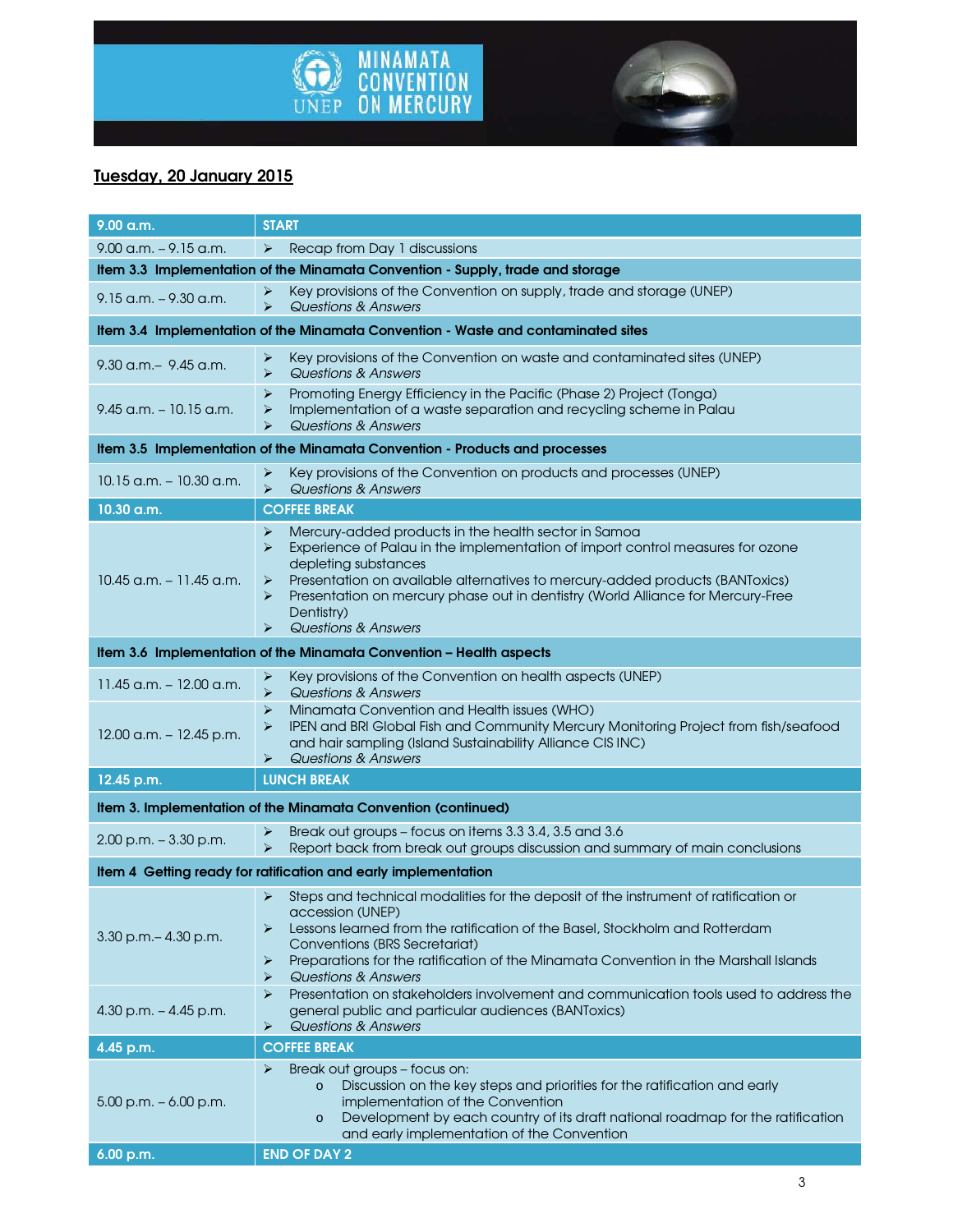



## Wednesday, 21 January 2015

| $8.30$ a.m.                                                            | <b>START</b>                                                                                                                                                                                                                                                                                                                                                                                                                                                                |  |
|------------------------------------------------------------------------|-----------------------------------------------------------------------------------------------------------------------------------------------------------------------------------------------------------------------------------------------------------------------------------------------------------------------------------------------------------------------------------------------------------------------------------------------------------------------------|--|
| Item 5. Mobilizing resources for the implementation                    |                                                                                                                                                                                                                                                                                                                                                                                                                                                                             |  |
| $8.30$ a.m. $-10.30$ a.m.                                              | Provisions of the Minamata Convention on financial and technical support (UNEP)<br>$\blacktriangleright$<br>GEF support in the interim period (GEF Secretariat by skype)<br>⋗<br>Mercury related activities supported by SPREP in the Pacific region (SPREP)<br>⋗<br>Interventions by other stakeholders on available support (UNEP GEF, Ban Toxics as<br>$\blacktriangleright$<br>well as UNDP, UNIDO and UNITAR by skype)<br>Questions & Answers<br>$\blacktriangleright$ |  |
| 10.30 a.m.                                                             | <b>COFFEE BREAK</b>                                                                                                                                                                                                                                                                                                                                                                                                                                                         |  |
| $10.45$ a.m. $-12.30$ p.m.                                             | Break out groups continued - focus on draft national roadmap<br>$\blacktriangleright$                                                                                                                                                                                                                                                                                                                                                                                       |  |
| 12.30 p.m.                                                             | <b>LUNCH BREAK</b>                                                                                                                                                                                                                                                                                                                                                                                                                                                          |  |
| Item 6. Draft national roadmaps prepared by each participating country |                                                                                                                                                                                                                                                                                                                                                                                                                                                                             |  |
| $1.30$ p.m. $-4.30$ p.m.                                               | Presentation by each country of its draft national roadmap<br>$\blacktriangleright$<br>Questions & Answers<br>$\blacktriangleright$                                                                                                                                                                                                                                                                                                                                         |  |
| 4.30 p.m.                                                              | <b>COFFEE BREAK</b>                                                                                                                                                                                                                                                                                                                                                                                                                                                         |  |
| Item 7. Opportunities for information exchange and cooperation         |                                                                                                                                                                                                                                                                                                                                                                                                                                                                             |  |
| $4.45$ p.m. $-5.15$ p.m.                                               | Tour de table on opportunities for future needs and cooperation<br>$\blacktriangleright$<br>Questions & Answers<br>$\blacktriangleright$                                                                                                                                                                                                                                                                                                                                    |  |
| Item 8. Closure of the workshop                                        |                                                                                                                                                                                                                                                                                                                                                                                                                                                                             |  |
| $5.15$ p.m. $-6.00$ p.m.                                               | Evaluation of the workshop<br>$\blacktriangleright$<br>$\blacktriangleright$<br><b>Final remarks</b>                                                                                                                                                                                                                                                                                                                                                                        |  |
| 6.00 p.m.                                                              | <b>END OF THE WORKSHOP</b>                                                                                                                                                                                                                                                                                                                                                                                                                                                  |  |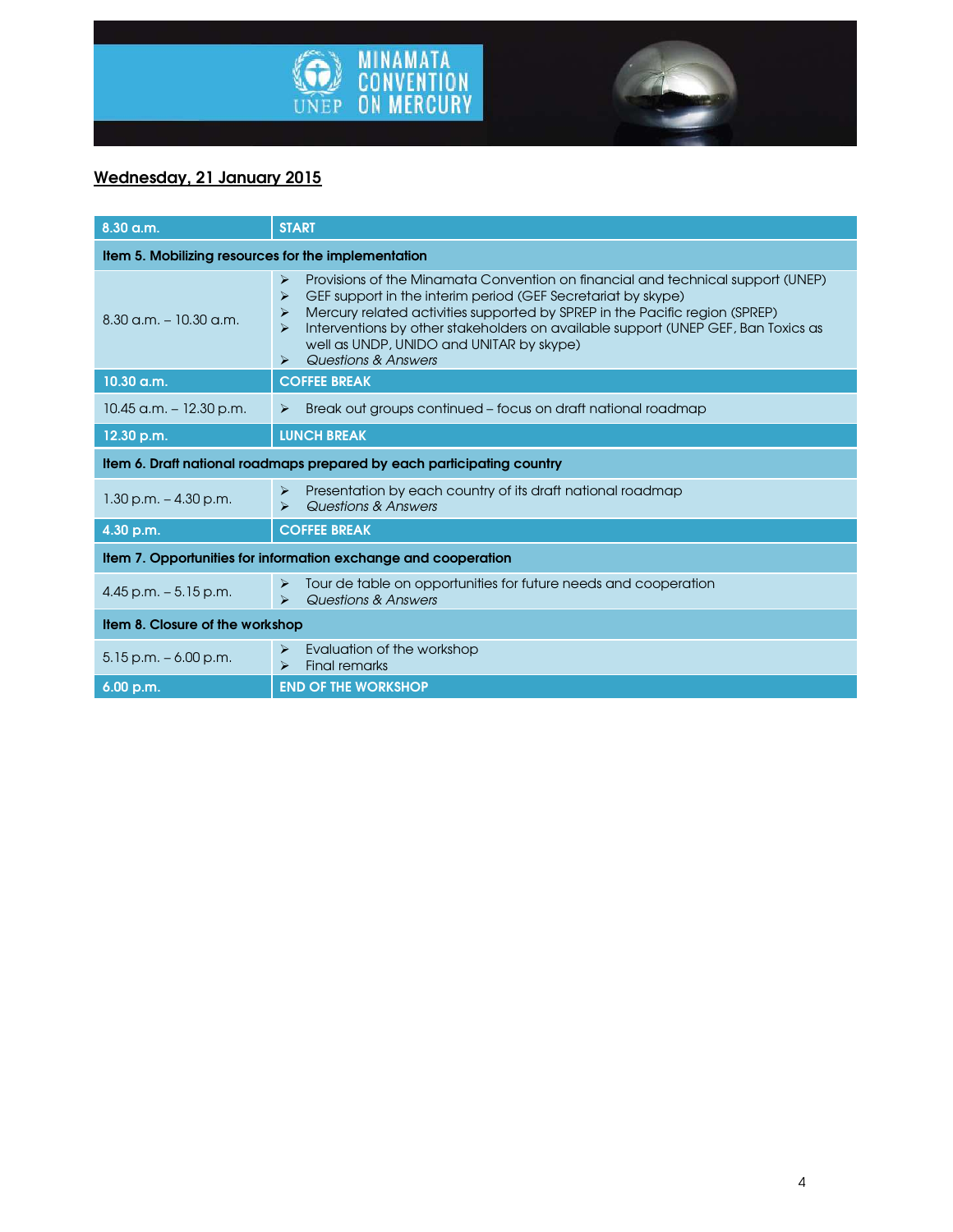



# ANNEX 2 – LIST OF PARTICIPANTS

SUB-REGIONAL WORKSHOP FOR PACIFIC COUNTRIES IN SUPPORT FOR THE RATIFICATION AND EARLY IMPLEMENTATION OF THE MINAMATA CONVENTION ON MERCURY – 19 TO 21 JANUARY 2015 – APIA, SAMOA

## **GOVERNMENTS**

#### COOK ISLANDS

Mr. Joseph Lawrence Brider Deputy Director Cook Islands National Environment Service Cook Islands Government P.O. Box 371, Avarua, Rarotonga Avarua, Rarotonga Cook Islands Tel: (682) 21 256 E-mail : joseph.brider@cookislands.gov.ck

#### FEDERATED STATES OF MICRONESIA

Mr. Carlson Apis Assistant Secretary Department of Foreign Affairs FSM Government P.O. Box PS-123 96941 Pohnpei Federated States of Micronesia Tel: (691) 320 2544 Fax: (691) 320 2933 E-mail : carl.apis@hotmail.com, carl\_apis@hotmail.com

#### KIRIBATI

Ms. Taaira Timeon State Attorney Civil Section Office of the Attorney-General P.O. Box 62 Tarawa Kiribati E-mail : taaira@legal.gov.ki

Mr. Taulehia Pulefou Pollution Control Officer Head Chemicals and Waste Management Unit Environment and Conservation Division Ministry of Environment, Lands and Agriculture Development P O Box 234, Bikenibeu 686 Tarawa Kiribati E-mail : taulehiap@environment.gov.ki

#### MARSHALL ISLANDS

Mr. Lowell Alik General Manager RMI Environmental Protection Authority P.O. Box 1322 96960 Majuro Marshall Islands Tel: (692) 625 3035 Fax: (692) 625 5202 E-mail : lowellalik@gmail.com, lowellalik@rmiepa.com

Mr. Christopher Caleb Legal Advisor on Environmental Affairs Permanent Mission of the Republic of the Marshall Islands to the United Nations 800 Second Avenue, 18th Floor 10017 New York USA Tel: (917) 334-2299 Fax: (212) 983-3202 E-mail : environ.nyc@gmail.com

#### NAURU

Mr. George Dowiyogo Project Officer Department of Commerce, Industry and Environment Government Buildings, Yaren District Yaren, Nauru Tel: (674) 557 3133 E-mail : gdowiyogo@gmail.com

Mr. Jaden Agir Water Manager Department of Commerce, Industry and **Environment** Government Buildings, Yaren District Yaren, Nauru Tel: 6745573133 E-mail : jadenagir7@gmail.com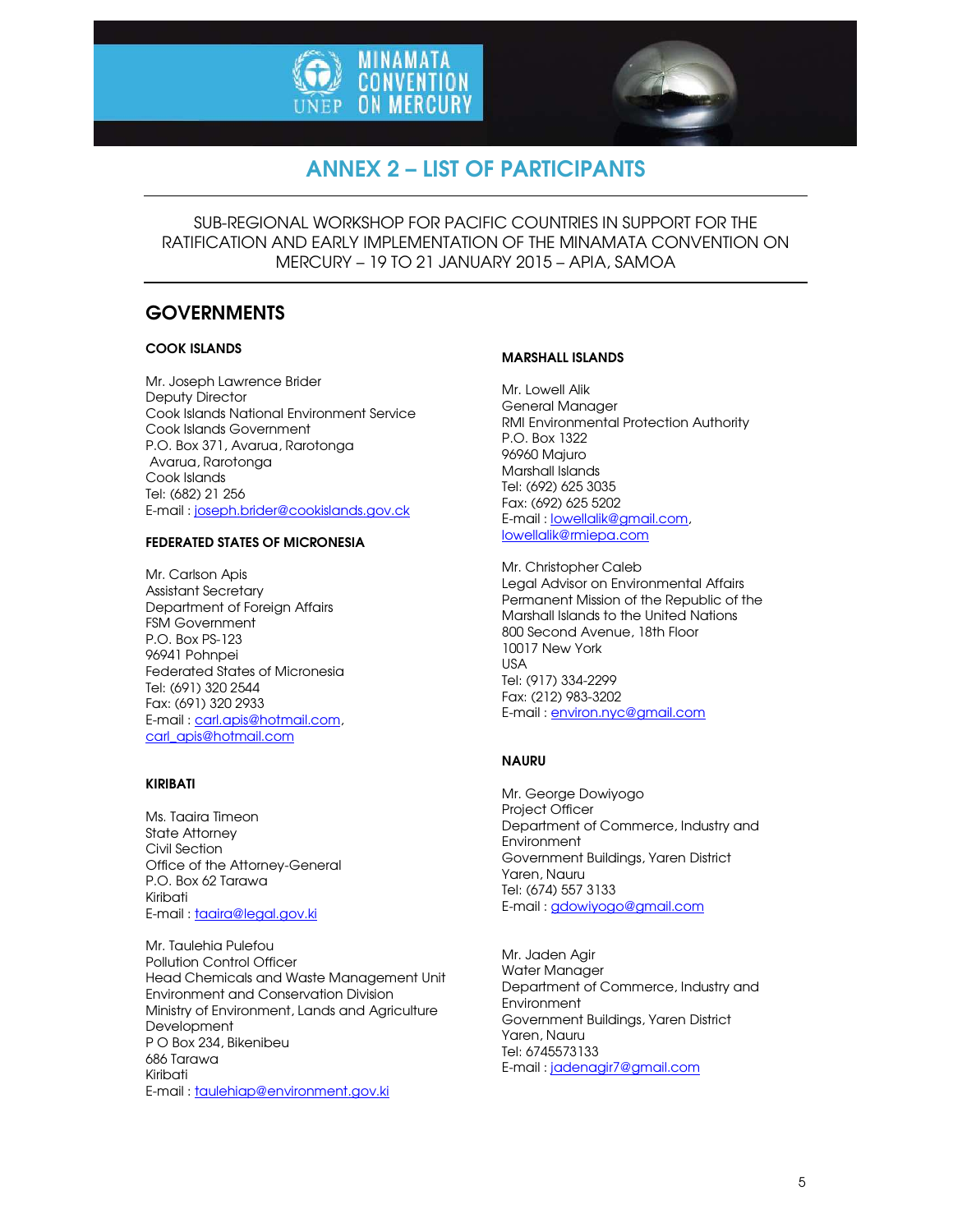



#### PALAU

Ms. Roxanne Yusim Blesam Executive Director Environmental Quality Protection Board P.O. BOX 8086 96940 Koror Palau Tel: (680) 488-3600 Fax: (680) 488-2963 E-mail : florox99@yahoo.com

Ms. Jeraldine Ebil Tudong Adviser Permanent Mission of Palau to the UN 866 United Nations Plaza, Suite 575 10017 New York USA Tel: (212) 813 0310 Fax: (212) 813 0317 E-mail : jeraldinetudong@gmail.com

#### PAPUA NEW GUINEA

Mr. Veari Kula Director - Industry Services Division Environment and Conservation Department P.O. Box 6601, Boroko NCD, B Mobile Building, Level 1, Waigani Drive, 675 Port Moresby Papua New Guinea Tel: (675) 301 4530 Fax: (675) 325 0182 E-mail : vearikula@gmail.com, vkula@dec.gov.pg

Mr. Pitz Murphy Principal Scientist Department of Environment and Conservation Environment Protection Wing P.O. Box 6601, Boroko NCD. PNG 675 Port Moresby Papua New Guinea Tel: (675) 301 4543 Fax: (675) 325 0182 E-mail : pmurphy@dec.gov.pg

#### SAMOA

Mr. Tuilaepa Lupesoliai Sailele Malielegaoi Prime Minister of Samoa

Mr. Faale Tumaalii Minister of Natural Resources and Environment Ms. Fuatino Matatumua-Leota Assistant Chief Executive Officer Division of Environment and Conservation Ministry of Natural Resources and Environment Private Bag, Apia Samoa Tel: (685) 728 2579 Fax: (685) 23 176 E-mail : fuatino.leota@mnre.gov.ws, fuatinol@gmail.com

Ms. Miriama Puletua Senior Water Quality Officer Health Protection and Enforcement Division Ministry of Health Private Bag, Apia Samoa Tel: (685) 728 9836 Fax: (685) 68 111 E-mail : miriamaa@helth.gov.ws, miriamapuletua@yahoo.com

Mr. Penaia Suluimalo Amataga CEO - MNRE

Mr. Lakopo Malaki ACEO - MNRE

Mr. Fonoti Lupeomanu Pelenato Ministry of Agriculture and Fisheries (MAF)

Mr. Tesimale Manufeao Lameko Ministry of Health

Mr. Toleafoa Fepuleai Ministry of Health

Mr. Matini Faasino Ministry of Communications & Information Telecommunication (MCIT)

#### TONGA

Mr. Filimone Kata Lapao'o Conservation Officer and Head of Solid Waste Unit Waste Management and Pollution Control Division, Department of Environment Ministry of Environment, Energy, Climate Change, Disaster Management, Meteorology, Information and Communications P.O. Box 917, Vuna Rd Nuku'Alofa Tonga Tel: (676) 25050 Fax: (676) 25051 E-mail : mone.lapaoo@gmail.com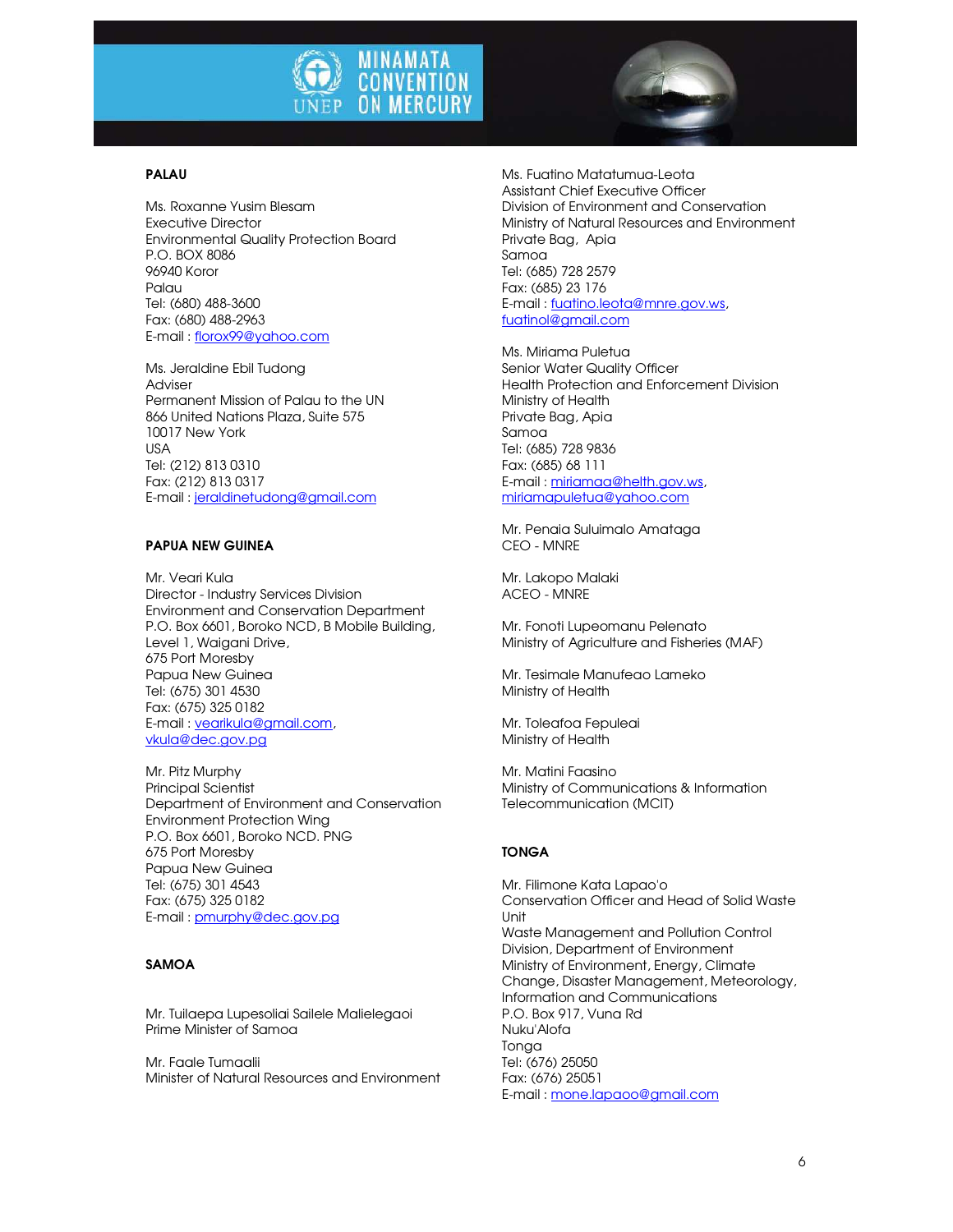



Ms. Mele Masi Head of Waste Management and Pollution **Control** Environment Department Ministry of Environment, Energy, Climate Change, Disaster Management, Meteorology, Information and Communications P.O. Box 917, Vuna Rd Nuku'Alofa **Tonga** Tel: (676) 25050 E-mail : mafileo.masi@gmail.com

#### VANUATU

Mr. Wycliff Bakeo Compliance Officer Department of Environmental Protection and Conservation Ministry For Climate Change, Geo-Hazard, Energy & Environment George Pompidou, Department of Environmental Protection & Conservation PMB 9063 Port Vila Vanuatu Tel: (678) 5333 830 E-mail : wbakeo@vanuatu.gov.vu

Mr. Sylverio Bule Acting Senior Biosecurity Officer Border Control and Plant Health Biosecurity Vanuatu PMB 9086 Port Vila Vanuatu Tel: (678) 33580/ (678) 562 4447 Fax: (678) 23185 E-mail : bsylverio@vanuatu.gov.vu

## INTERGOVERNMENTAL **ORGANIZATIONS**

#### SECRETARIAT OF THE PACIFIC REGIONAL ENVIRONMENT PROGRAMME (SPREP)

Mr. David Sheppard Director General, SPREP Vailima, PO Box 240 Apia, Samoa

Mr. Kosi Latu Deputy Director General, SPREP Vailima, PO Box 240 Apia, Samoa

Mr. Frank Griffin Hazardous Waste Management Adviser Waste Management and Pollution Control, SPREP Vailima, PO Box 240 Apia, Samoa Tel: +685 21929 Ext 336 Fax: +685 20231 E-mail: frankg@sprep.org

Mr. Meapelo Maiai GEF support Advisor, SPREP E-mail: meapelom@sprep.org

#### GLOBAL ENVIRONMENTAL FACILITY (GEF) – by video conference

Ms. Evelyn Swain Environmental Specialist Climate and Chemicals Team, GEF 1818 H street NW, Mail stop P5-500 20433 Washington DC USA Tel: 202-473-1151 E-mail: eswain@thegef.org

#### UNITED NATIONS DEVELOPMENT PROGRAMME (UNDP) – by video conference

Ms. Tomoko Furusawa Programme Specialist Montreal Protocol Unit/Chemicals, UNDP UN Service building Rajdamnern Avenue 10200 Bangkok Thailand Tel: 66825905567 E-mail: tomoko.furusawa@undp.org

#### UNITED NATIONS ENVIRONMENT PROGRAMME (UNEP)

Mr. Greg Sherley UNEP Pacific Regional Focal Point and Task Manager, SPREP Vailima, PO Box 240 Apia, Samoa E-mail: greg.sherley@undp.org

Ms. Mehdia Siari **Consultant** GEF Team, Chemicals Branch, DTIE, UNEP 11–13 chemin des Anémones CH1219 Geneva, Switzerland Tel: 00 41 22 917 8722 E-mail: mehdia.siari@unep.org